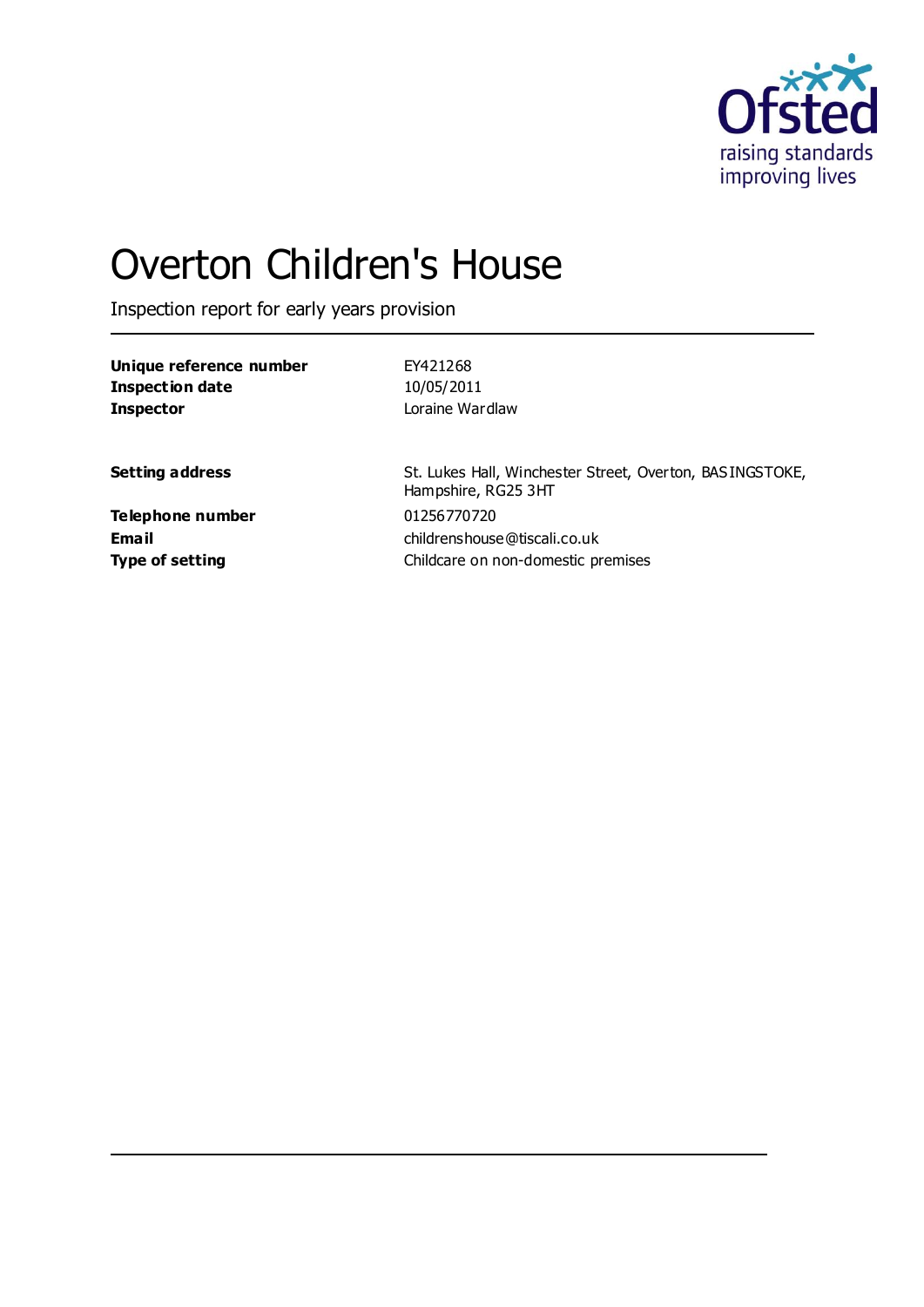The Office for Standards in Education, Children's Services and Skills (Ofsted) regulates and inspects to achieve excellence in the care of children and young people, and in education and skills for learners of all ages. It regulates and inspects childcare and children's social care, and inspects the Children and Family Court Advisory Support Service (Cafcass), schools, colleges, initial teacher training, work-based learning and skills training, adult and community learning, and education and training in prisons and other secure establishments. It assesses council children's services, and inspects services for looked after children, safeguarding and child protection.

If you would like a copy of this document in a different format, such as large print or Braille, please telephone 0300 123 1231, or email enquiries@ofsted.gov.uk.

You may copy all or parts of this document for non-commercial educational purposes, as long as you give details of the source and date of publication and do not alter the information in any way.

T: 0300 123 1231 Textphone: 0161 618 8524 E: enquiries@ofsted.gov.uk W: [www.ofsted.gov.uk](http://www.ofsted.gov.uk/)

© Crown copyright 2011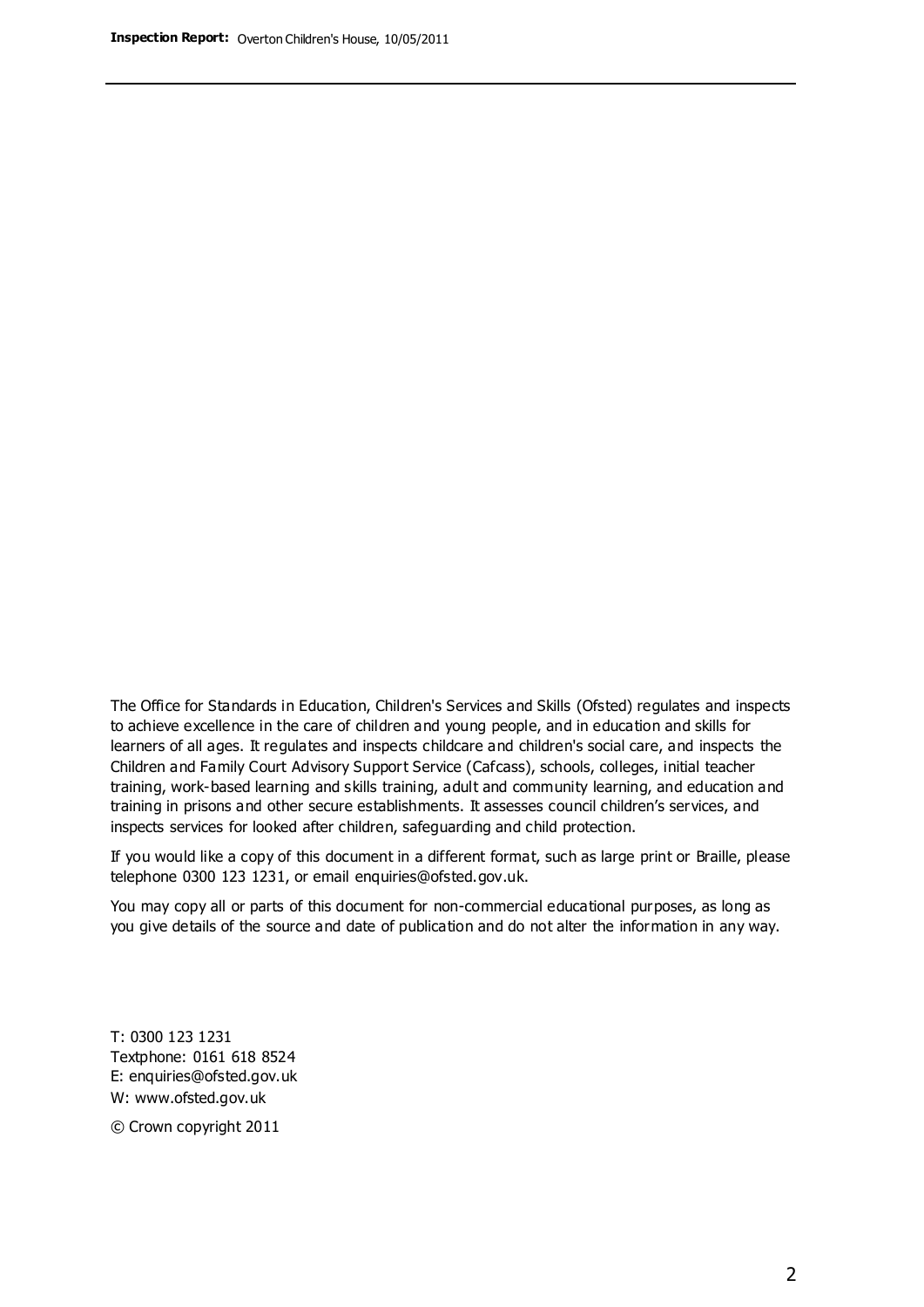### **Introduction**

This inspection was carried out by Ofsted under Sections 49 and 50 of the Childcare Act 2006 on the quality and standards of the registered early years provision. 'Early years provision' refers to provision regulated by Ofsted for children from birth to 31 August following their fifth birthday (the early years age group). The registered person must ensure that this provision complies with the statutory framework for children's learning, development and welfare, known as the *Early* Years Foundation Stage.

The provider must provide a copy of this report to all parents with children at the setting where reasonably practicable. The provider must provide a copy of the report to any other person who asks for one, but may charge a fee for this service (The Childcare (Inspection) Regulations 2008 regulations 9 and 10).

The setting also makes provision for children older than the early years age group which is registered on the voluntary and/or compulsory part(s) of the Childcare Register. This report does not include an evaluation of that provision, but a comment about compliance with the requirements of the Childcare Register is included in Annex B.

Please see our website for more information about each childcare provider. We publish inspection reports, conditions of registration and details of complaints we receive where we or the provider take action to meet the requirements of registration.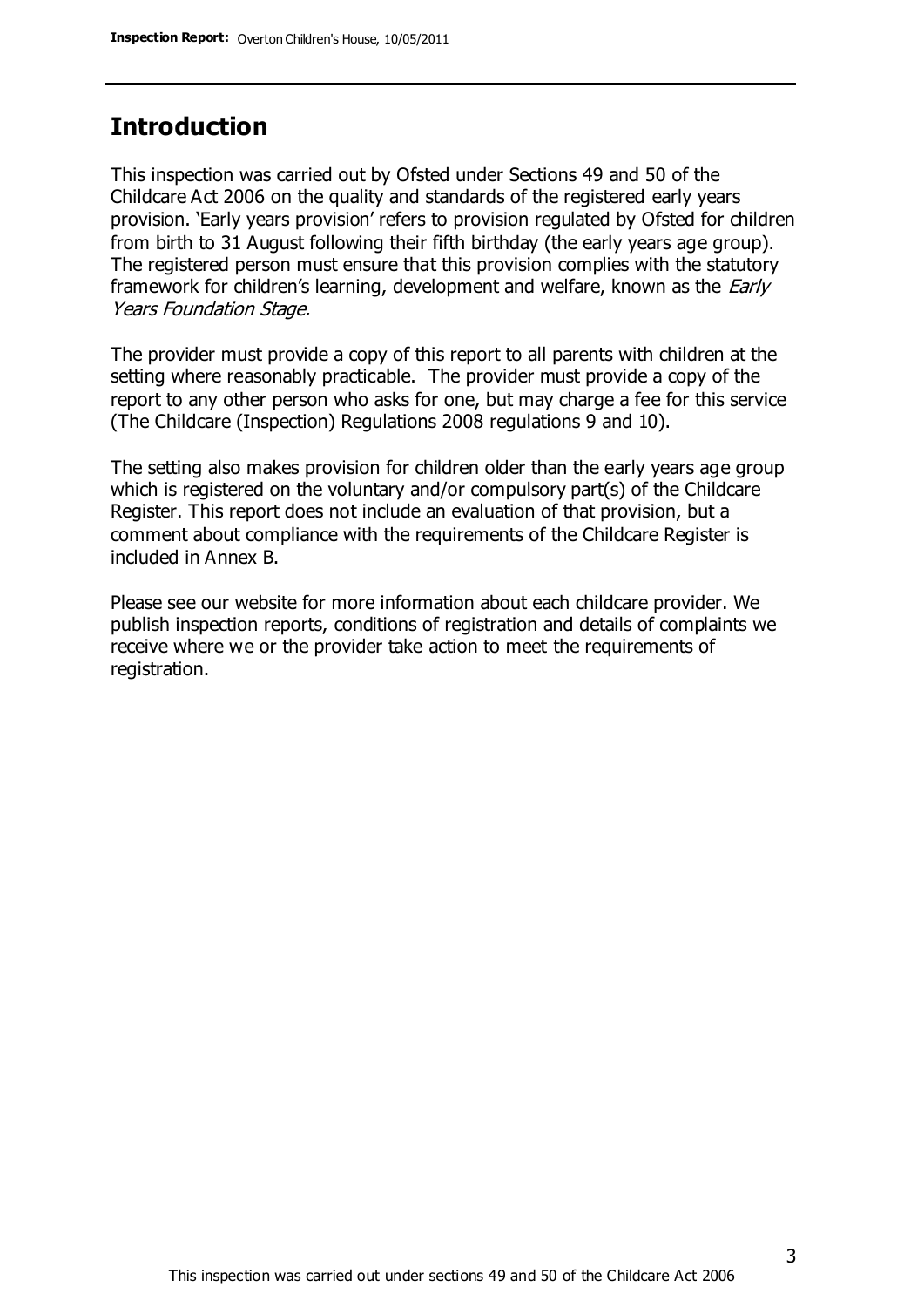# **Description of the setting**

Overton Children's House registered in 20011. It is one of two Montessori settings owned by a private individual and operates from a community hall, in the village of Overton, near Basingstoke. The children attending come from the village and the surrounding areas.

The Children's House operates Monday to Friday from 8:00 am until 3:00 pm during term time only. The setting is registered on the Early Years Register and both parts of the Childcare Register to care for a maximum of 50 children from two to eight years. There are currently 21 on roll. The setting provides early education funding for three and four- year-old's. The Children's House employs five members of staff to work with the children which includes the owner/manager. All staff are qualified to level two to four in Montessori education.

### **The overall effectiveness of the early years provision**

Overall the quality of the provision is good.

Children are extremely happy, settled and confident; they are well supported by knowledgeable and caring staff, who have a good grasp of each child's individual needs. The well-prepared indoor Montessori learning environment enables children to make gains in most areas of their development. The outdoor environment is currently in development. The newly registered setting has very good systems to effectively evaluate their practice. This constant self-reflection means that the setting is evolving all the time; they demonstrate a very good capacity to improve.

## **What steps need to be taken to improve provision further?**

To further improve the early years provision the registered person should:

update records to reflect children's capabilities as they progress towards the early learning goals and include written, anecdotal, observational evidence to be shared with parents in the children's learning journeys.

# **The effectiveness of leadership and management of the early years provision**

A good emphasis on safeguarding means that all staff hold a clear Criminal Records Bureau check and undergo a robust recruitment procedure. Visitors are recorded and are asked to read information on the emergency evacuation procedure and to switch off mobile phones. Staff have a clear understanding of the child protection procedure to take in the event of concerns of abuse. Good documented risk assessments ensure the premises are safe and free from hazards, making it suitable for children's use. The premises are secure and staff are vigilant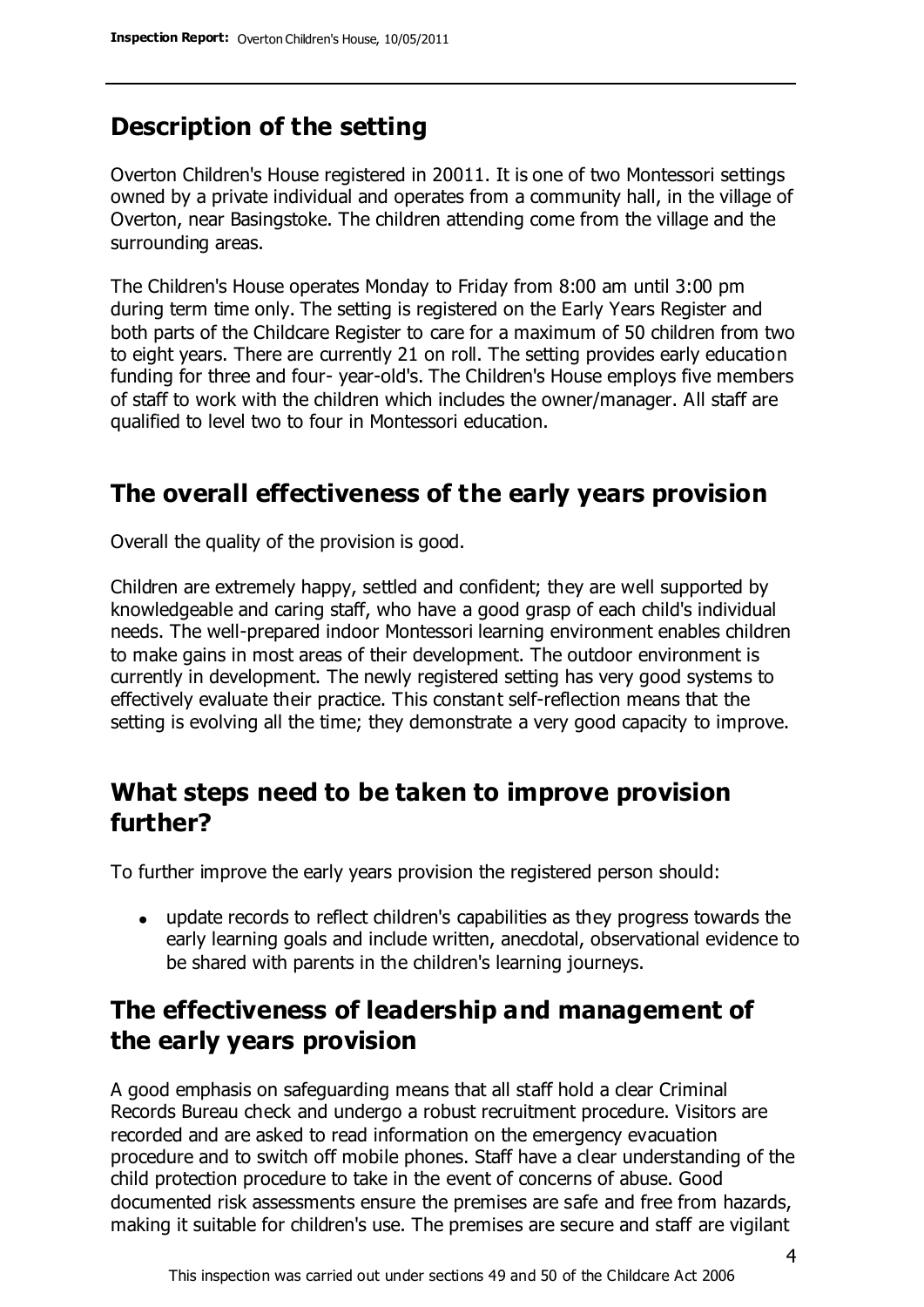with regards to the arrival and departure of children; they always promote safe outcomes for children. The children's house is organised into the five Montessori areas which cover all of the Early Years Foundation Stage curriculum areas. Children can freely select activities to explore or master such as pouring and threading in the practical life area or mark making in the literacy area. Staff are deployed effectively supporting children well in their learning and the independent routines that are promoted extremely effectively, upholding the Montessori approach. Children have opportunities to access the outdoor area for physical play and adult-led activities, but the free-flow system for indoor and outdoor choices, throughout the day, is not fully in operation yet.

The strong leadership of the manager/owner ensures there is effective team working in place. The manager and staff demonstrate a high commitment to improving the quality of education and care that they offer through excellent development plans which are discussed at weekly staff meetings. For example, these include actions to ensure the garden is an extension of the main hall and contains activities of every area. The new learning journeys are to incorporate the child's ownership and parent comments. Self-evaluation is accurate with several systems in place; this includes the commencement of the Ofsted on-line selfevaluation tool. The staff who have transferred from the sister children's house in Steventon are committed to ongoing professional development; they regularly attend training to strive for the best outcomes for children. For example, the manager is undertaking an Early Years Foundation degree which has inspired her to develop an excellent a multi-lingual programme and policy. However, it is not yet fully implemented for all to reap the benefits. Staff are proactive in building and developing positive relationships with parents and carers. Systems in place include a good, flexible settling in programme, quality written information on the setting and very regular exchange of day to day information. This involves verbal handovers and the use of electronic mail to ensure good quality communication meets the needs of children and parents alike. Parents speak very positively and knowingly about the setting. A few independently organise a social event and fund raise for the children's house, making an excellent contribution. Regular parents evenings will inform parents of children's developmental progress; observational evidence and photo evidence of the children participating in the educational programme in the form of learning journeys are still being developed to be shared with parents. An inclusive and comprehensive service is offered to each family, ensuring that children's welfare and learning needs are met well, so that no child is disadvantaged in any way. The staff understand about how best to meet the needs of bi-lingual children and provide a positive cultural environment for all children to embrace.

### **The quality and standards of the early years provision and outcomes for children**

Children feel safe and show a strong sense of security in the spacious, clean and well-arranged children's house. Even the newest children swiftly feel at ease with their new routines because staff are on hand to give them the good support they need. This is very evident during lunch-time when their key person explains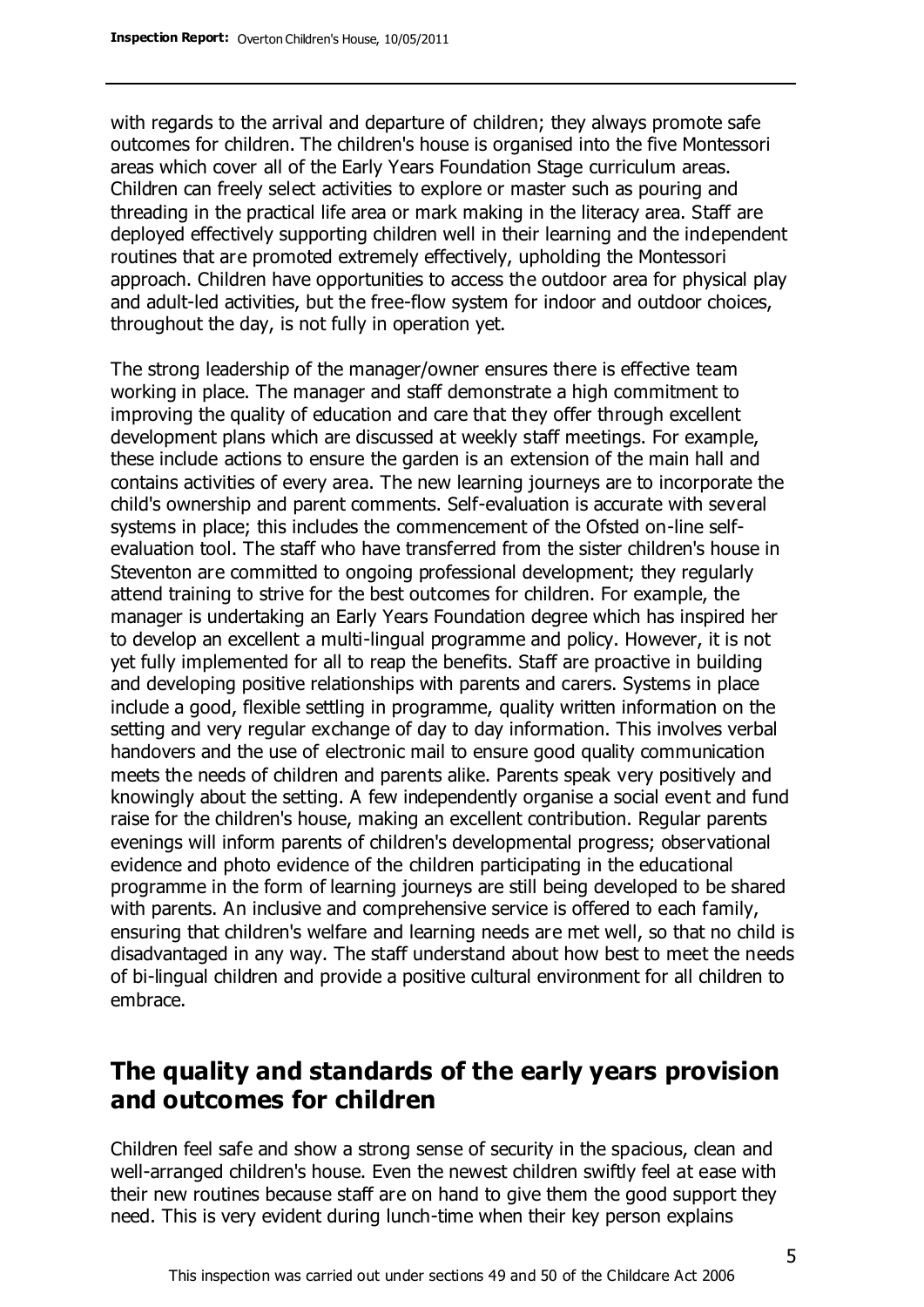carefully about independently taking out their food from the lunch box and putting it on the plate. Afterwards they are shown how to wash their plate and glass using the small washing up bowl, brush and drainer. Older children demonstrate extreme confidence and show an excellent awareness of responsibility within the setting often telling new children the routines and activities. Their behaviour is exemplary and they show great care for the others in the group. For example, they talk with concern about a friend who has fallen and bumped their head, being comforted by an adult, holding an ice pack character to the bump. All staff support and interact really well with the children, which effectively promotes and stimulates learning. Lunch-time promotes many areas of learning; it is a very social occasion with staff sitting with the small group of children promoting good manners, conversation and thinking skills. Staff planning follows the Montessori curriculum incorporating children's individual needs and starting points. The adults know children extremely well and keep tracking records of children's attainment in each of these areas. A computer software programme links the Montessori areas to the Early Years Foundation Stage areas and steps to the early learning goals. However, not all of these records reflect children's capabilities and written observations and comments from the adults which shows evidence of children's progress are sparse. Records to be shared with parents do not, yet, clearly show the progress that the children make towards all of the early learning goals.

Children are clearly learning from the enabling and stimulating environment. Coupled with the staff's skilled interaction and timely support, in some curriculum areas, they make excellent progress. For example, in knowledge and understanding of the world children demonstrate they are inquisitive learners. They are keen to observe what is on the nature table with the magnifying glass and when children show an interest in the plastic mini beasts the practitioner is adept at extending it into learning about the life cycle of the butterfly. For example, four-years-old's are encouraged to name the plastic models of an egg, caterpillar, chrysalis and butterfly and to put them in order of the life cycle on a white tray. They observe and count their own living caterpillars recently hatched from eggs in a small pot and talk about the living conditions of the growing caterpillars. Later they select an information book from the literacy area all about butterflies, give it to the adult and prompt them to read it, asking many questions. Later they use picture cards to order and sequence the life cycle re-enforcing what they have learnt. Younger children explore the specialised activities in the practical life area, spooning dried peas into ceramic pots and pretend it is to eat offering it to an adult, developing their imagination skills. Children know how to keep safe and demonstrate this through discussion with the adults. For example, they talk about the differences of plastic and glass and know the consequences should the glass water beaker at lunch-time fall on the floor. During outings in the local environment children keep safe by holding onto a 'walking rope'; they know the rules of the setting really well. Children's health and well-being are promoted through effective hygiene procedures which children independently undertake. They enjoy daily outdoor play in the fresh air. A weekly sports coach teaches skills with balls and other small equipment, which the staff implement on other days of the week so all children are included. An organic fruit box is delivered to the setting which means snacks promote healthy eating. All children are valued as unique individuals and their cultural and linguistic heritage is embraced. Tri- lingual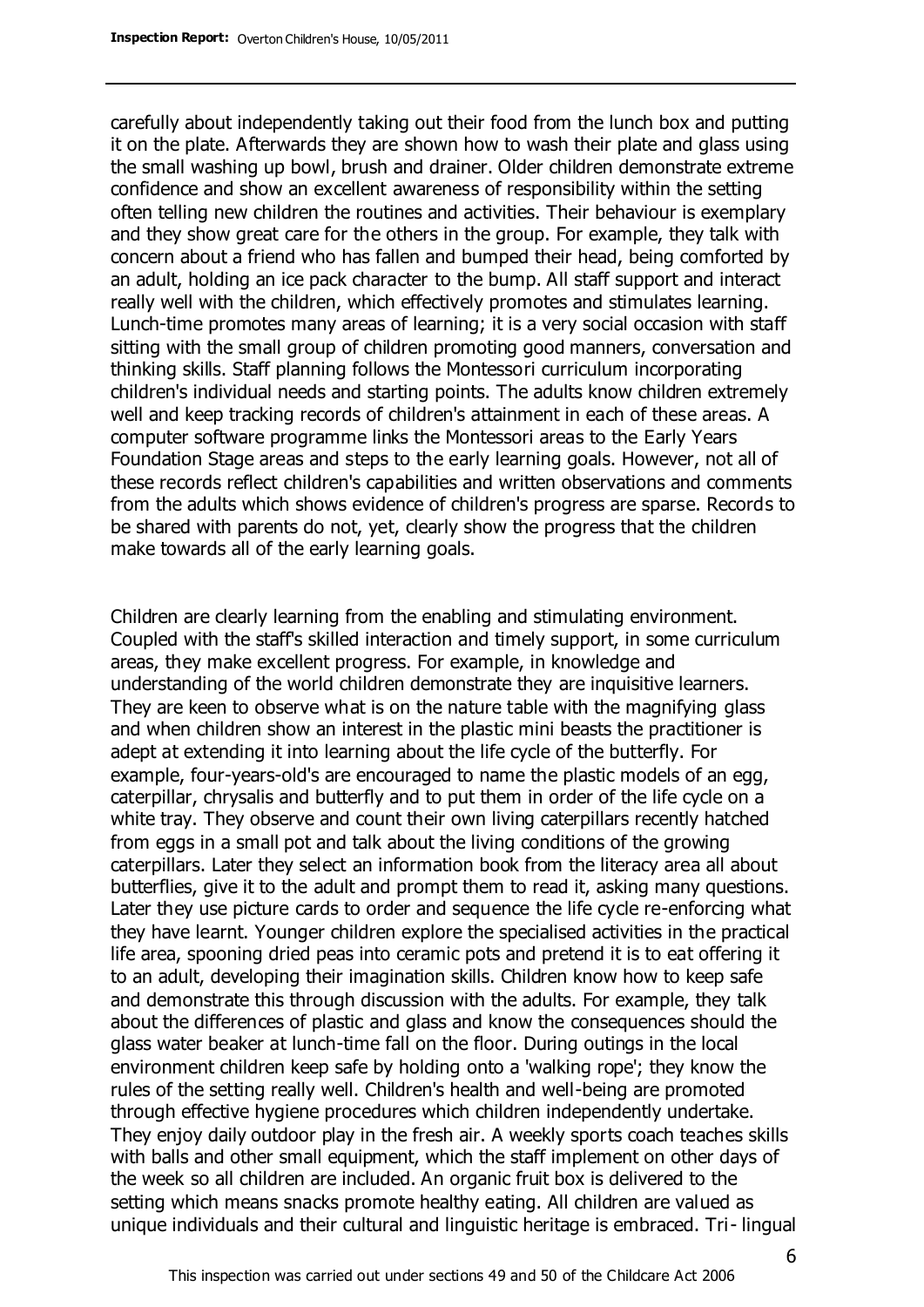staff at the setting are able to talk to children in a different language which effectively promotes a positive sense of identity. Parents are invited in to shar e their culture and language such as reading books in French and singing French songs.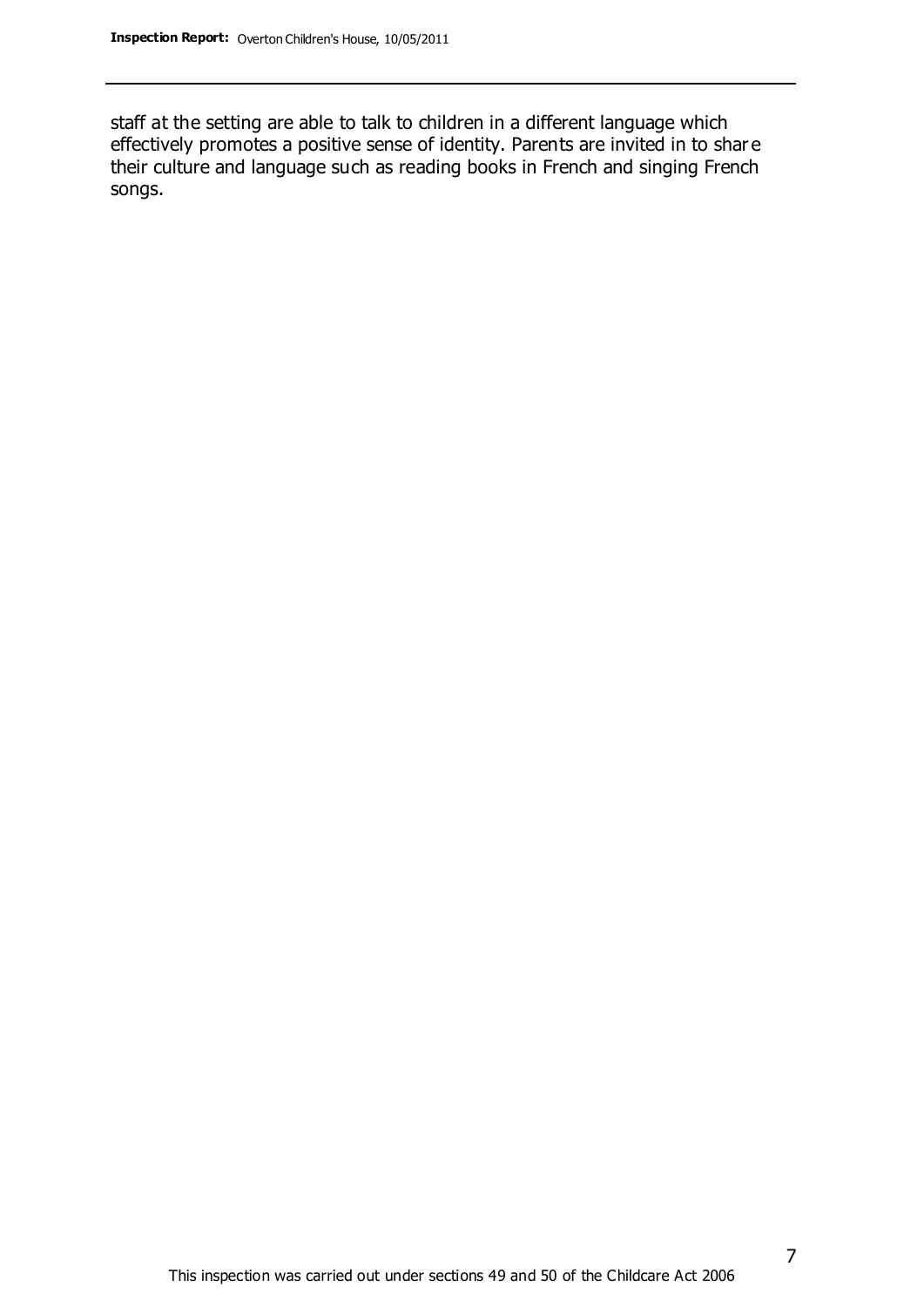# **Annex A: record of inspection judgements**

#### **The key inspection judgements and what they mean**

Grade 1 is Outstanding: this aspect of the provision is of exceptionally high quality Grade 2 is Good: this aspect of the provision is strong Grade 3 is Satisfactory: this aspect of the provision is sound Grade 4 is Inadequate: this aspect of the provision is not good enough

#### **The overall effectiveness of the early years provision**

| How well does the setting meet the needs of the<br>children in the Early Years Foundation Stage? |  |
|--------------------------------------------------------------------------------------------------|--|
| The capacity of the provision to maintain continuous                                             |  |
| improvement                                                                                      |  |

#### **The effectiveness of leadership and management of the early years provision**

| The effectiveness of leadership and management of the             |  |
|-------------------------------------------------------------------|--|
| <b>Early Years Foundation Stage</b>                               |  |
| The effectiveness of leadership and management in embedding       |  |
| ambition and driving improvement                                  |  |
| The effectiveness with which the setting deploys resources        |  |
| The effectiveness with which the setting promotes equality and    |  |
| diversity                                                         |  |
| The effectiveness of safeguarding                                 |  |
| The effectiveness of the setting's self-evaluation, including the |  |
| steps taken to promote improvement                                |  |
| The effectiveness of partnerships                                 |  |
| The effectiveness of the setting's engagement with parents and    |  |
| carers                                                            |  |

### **The quality of the provision in the Early Years Foundation Stage**

The quality of the provision in the Early Years Foundation Stage  $\vert$  2

### **Outcomes for children in the Early Years Foundation Stage**

| <b>Outcomes for children in the Early Years Foundation</b>    |  |
|---------------------------------------------------------------|--|
| <b>Stage</b>                                                  |  |
| The extent to which children achieve and enjoy their learning |  |
| The extent to which children feel safe                        |  |
| The extent to which children adopt healthy lifestyles         |  |
| The extent to which children make a positive contribution     |  |
| The extent to which children develop skills for the future    |  |

Any complaints about the inspection or report should be made following the procedures set out in the guidance available from Ofsted's website: www.ofsted.gov.uk